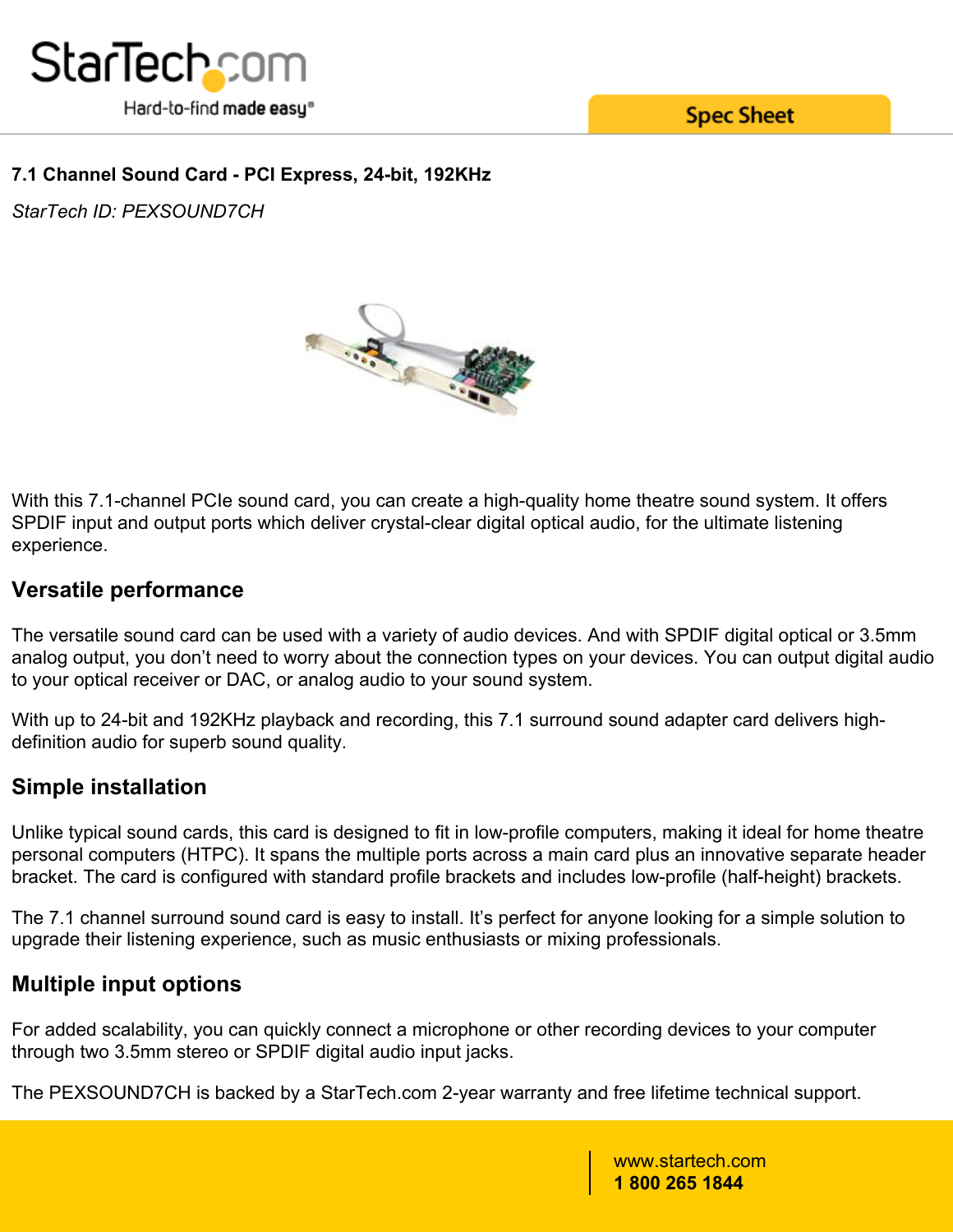#### **Applications**

- Build an inexpensive home theater PC or turn your existing desktop into a media center
- Provide additional inputs and outputs for multiple audio sources or destinations
- Upgrade stereo-only onboard audio in your computer

#### **Features**

- Superb audio quality, with high-resolution 7.1 digital surround sound
- Supports digital optical or analog audio devices through SPDIF or 3.5mm jacks
- All ports fit in standard or small form-factor computers (low-profile brackets included), using the main card plus header bracket
- Supports HD audio, with up to 24-bit and 192KHz playback and recording
- Stereo microphone, line, and SPDIF inputs
- ~92dB SNR (signal-to-noise ratio) at front output
- Three internal auxiliary inputs (2x CD/DVD-IN and 1x Intel HD front panel audio)
- Supports ASIO and WASAPI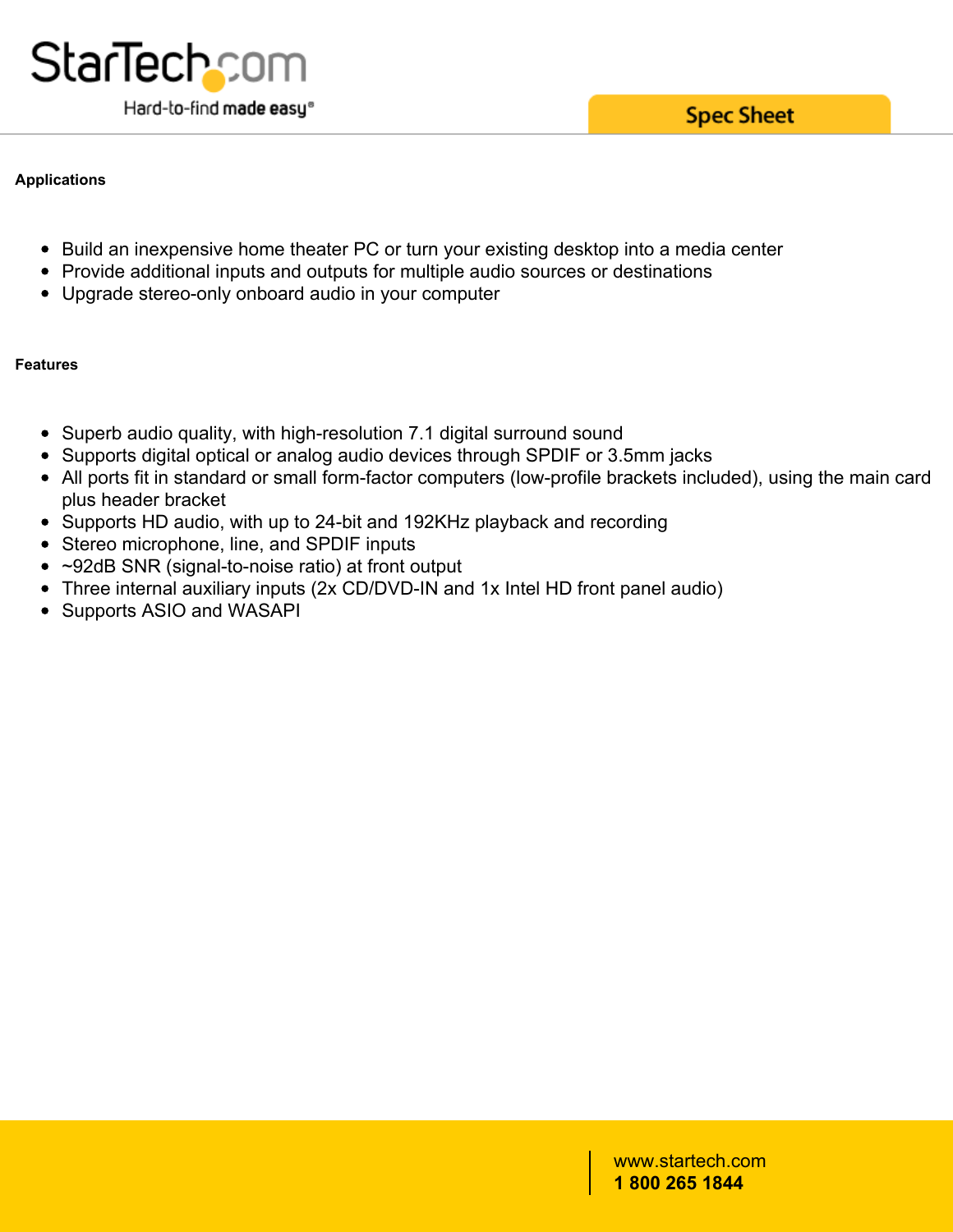# **StarTechcom**

Hard-to-find made easy®

#### **Technical Specifications**

| Warranty                                | 2 Years                                                                                       |
|-----------------------------------------|-----------------------------------------------------------------------------------------------|
| <b>Product Height</b>                   | 4.7 in [120 mm]                                                                               |
| <b>Product Length</b>                   | 4.3 in [109 mm]                                                                               |
| <b>Product Weight</b>                   | $3.7$ oz $[105$ g]                                                                            |
| <b>Product Width</b>                    | $0.7$ in [18 mm]                                                                              |
| <b>Bus Type</b>                         | <b>PCI Express</b>                                                                            |
| Card Type                               | Standard Profile (LP bracket incl.)                                                           |
| Chipset ID                              | C-Media - CM8828                                                                              |
| <b>Audio Specifications</b>             | 24-bit / 192KHz playback and recording                                                        |
|                                         | SNR: Approx 92dB (A-weighting) at front output                                                |
|                                         | Connections:                                                                                  |
|                                         | - Analog left / right line input                                                              |
|                                         | - Analog left / right microphone input                                                        |
|                                         | - S/PDIF digital optical input<br>- S/PDIF digital optical output                             |
|                                         | - 2x 10-pin header                                                                            |
|                                         | - 9-pin header                                                                                |
|                                         | - 2x analog CD-input header                                                                   |
|                                         | - Front left / right analog output                                                            |
|                                         | - Side surround left / right analog output<br>- Center / subwoofer analog output              |
|                                         | - Rear surround left / right analog output                                                    |
| <b>Full Duplex Support</b>              | Yes                                                                                           |
| Connector Type(s)                       | 1 - PCI Express x1 Male                                                                       |
| <b>External Ports</b>                   | 2 - Toslink (SPDIF; Optical) Female                                                           |
| <b>External Ports</b>                   | 6 - 3.5 mm Mini-Jack (3 Position) Female                                                      |
| <b>Internal Ports</b>                   | 2 - MPC2 (4 pin; Audio) Male                                                                  |
| <b>Internal Ports</b>                   | 2 - IDC (10 pin; Motherboard Header) Male                                                     |
| <b>Internal Ports</b>                   | 1 - IDC (9 pin; USB 2.0; Motherboard Header) Male                                             |
| <b>OS Compatibility</b>                 | Windows® 10 (32/64), 8 / 8.1 (32/64), 7 (32/64), Vista (32/64), XP (32/64)                    |
| <b>System and Cable</b><br>Requirements | PCI Express enabled computer with an available PCI Express x1 slot or higher<br>(x4, x8, x16) |
| <b>System and Cable</b><br>Requirements | Additional slot on your computer case if installing and using the header bracket              |

**Spec Sheet**